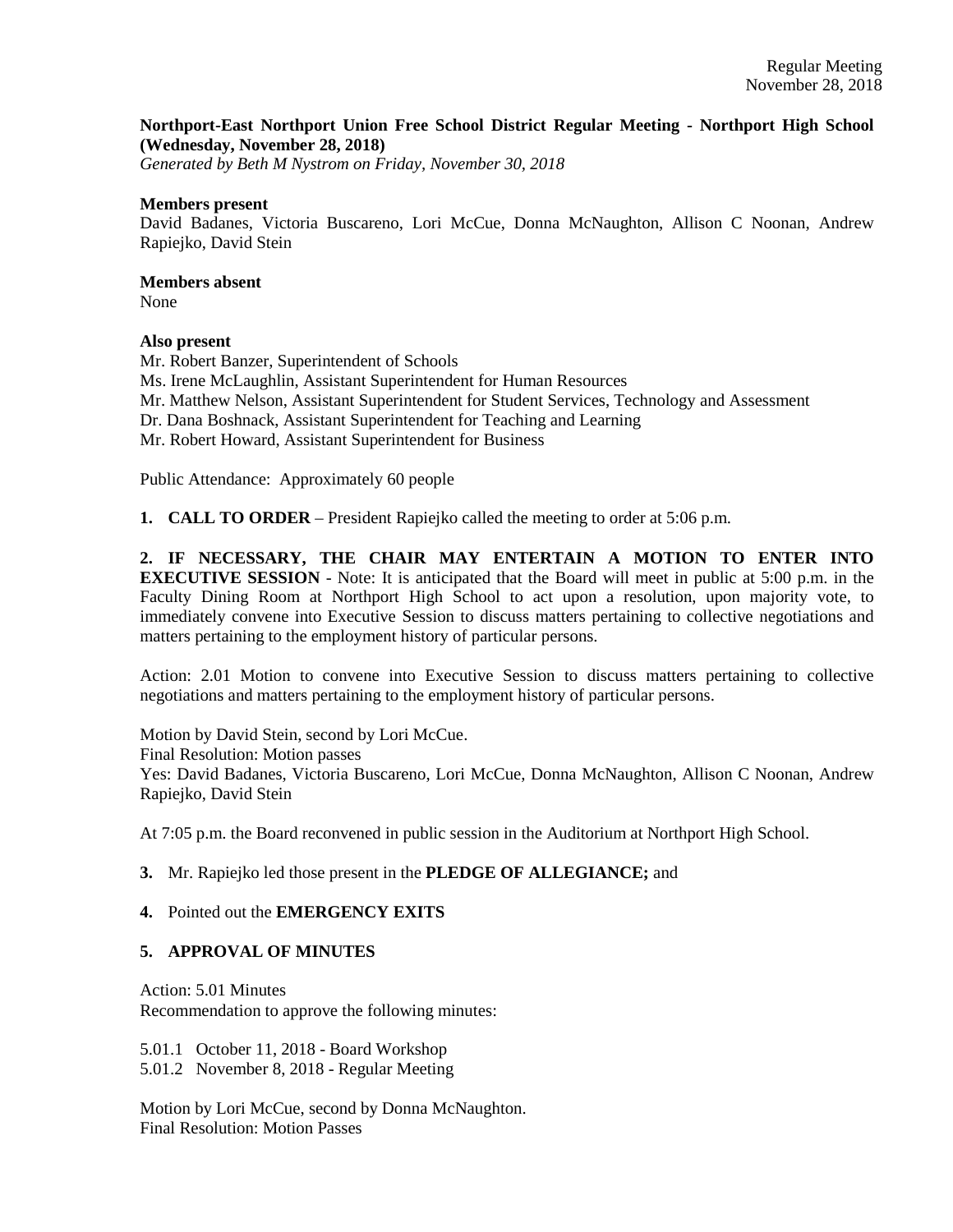Yes: Victoria Buscareno, David Badanes, Lori McCue, Donna McNaughton, Allison C Noonan, Andrew Rapiejko, David Stein

## **6. STUDENT AND STAFF RECOGNITION/ANNOUNCEMENTS FROM THE SUPERINTENDENT OF SCHOOLS**

Action: Reorder Agenda Recommendation to reorder the agenda

Motion by Lori McCue, second by David Badanes. Final Resolution: Motion Passes Yes: Victoria Buscareno, David Badanes, Lori McCue, Donna McNaughton, Allison C Noonan, Andrew Rapiejko, David Stein

Information: 6.02 Upcoming Meetings

President Rapiejko reviewed the upcoming meetings of December  $13<sup>th</sup>$ , January  $10<sup>th</sup>$  and January  $24<sup>th</sup>$ 

Presentations: 6.01 Accomplishments of Staff and Students

6.01.1 Ms. Robin Rann, District Chairperson of Mathematics, introduced Nathaniel Wang, Mathematics Department Student of the Month.

Ms. Rann stated that Nathaniel is both inquisitive and accomplished. By the time he graduates, he will have successfully completed thirteen AP courses and has already achieved the best score possible (5) on eight of the ten AP exams he has taken. Nathaniel is a relentless learner who relishes a challenge and only feels fulfilled if he is in a constant state of exploration. His teachers note that he displays the attitudes and behaviors of a scientist, thinking critically, being curious and creative, and making meticulous observations. Nathaniel has conducted research at Cold Spring Harbor and Brookhaven Laboratories, participating in an intensive technology project and biomedical research in collaboration with engineers and scientists in real world settings. He has also attended the Johns Hopkins Engineering Innovation Program and has presented at the Long Island Science Congress. Ms. Rann stated that Nathaniel has a profound interest in computer science. He has shared his love of programming with elementary students through the Programming Pals field trip experience and with fellow high school students during Hour of Code activities in the Commons. Based in his understanding that the nuances of the English language create more confusion than vocabulary for English language learners, Nathaniel collaborated with a research engineer and speech scientist at the IBM Watson Research Center to build a statistics-based language and grammar recognition computer application.

Nathaniel has been an active member of the Academy of Information Technology and currently serves as one of its public relations/community outreach liaisons. He participates as an active member of the Science Olympiad, Mathletes, Robotics, and Cyber Patriots teams. Nathanial is a National Merit Semifinalist and has earned a current weighted GPA of over 104. He would love to attend MIT, Carnegie Mellon, Cornell, or the like, to engage in dual major studies that would include artificial intelligence computer science.

President Rapiejko and Superintendent Banzer congratulated Nathaniel on his fine accomplishments and presented him with a commendation from the Board.

**7. COMMUNICATIONS** - Please Note: This is the opportunity for persons who had written letters to the Board to speak to the Board regarding the issues raised in their communications. Speakers are asked to keep their comments brief, and to speak no longer than 5 minutes.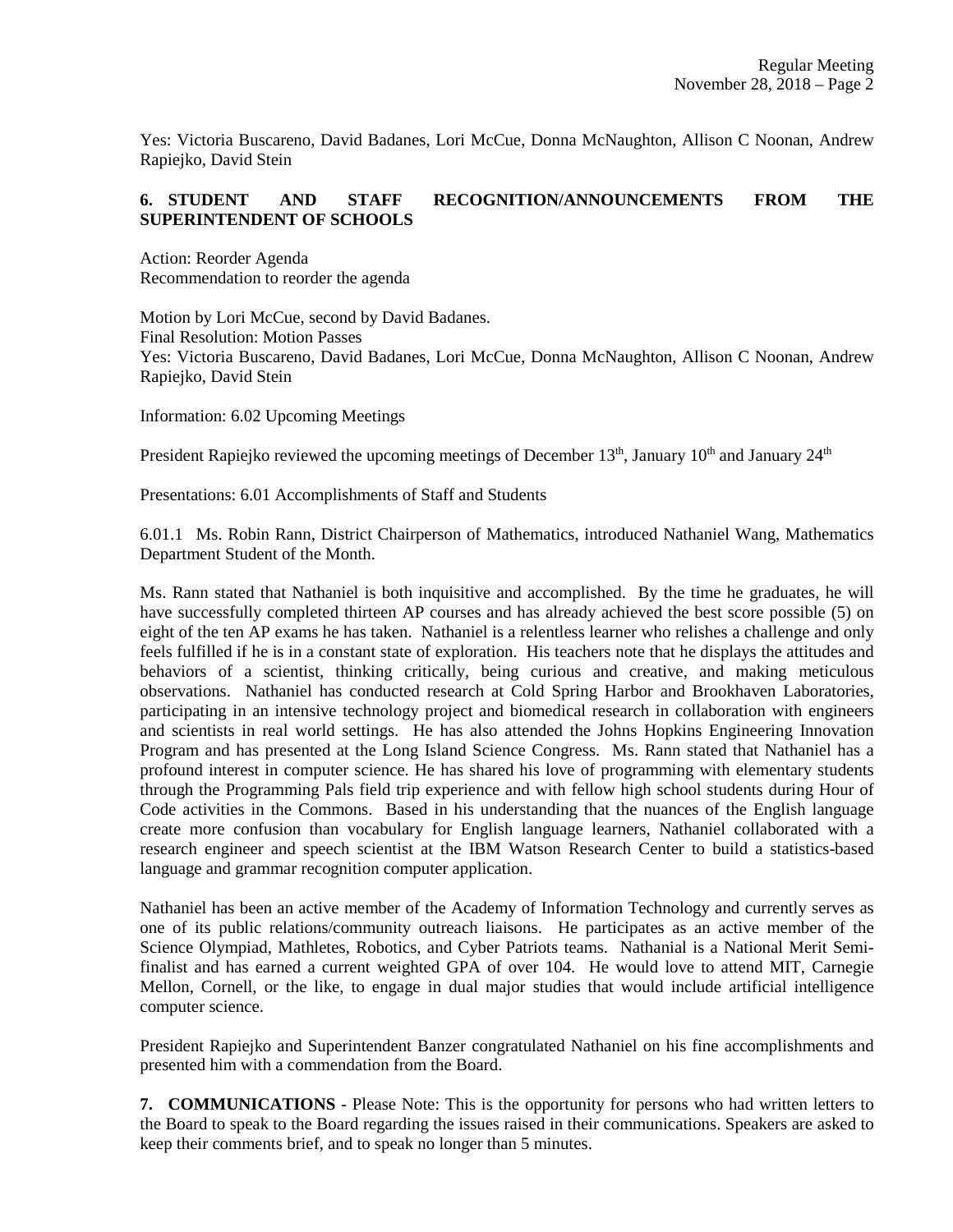There were no communications to the Board requiring Board action.

**8. PUBLIC COMMENT/PARTICIPATION** - Please Note: Community members are invited to share their questions, comments, or concerns with the School Board. When speaking, citizens should state their name and address for the record and limit their presentation to 5 minutes. Where possible, the Board will answer factual questions immediately. A written response may be provided when information is not available. If a response would involve discussion of Board Policy or decisions which might be of interest to citizens not present at the meeting, the Board may place the item on a future meeting agenda.

| Name<br>Michael Puglisi | Comment<br>Stated that the student body will be facing the repercussions of the Board's<br>decision.                                                                                                                                                                                                                                                                                                                                                                                      |
|-------------------------|-------------------------------------------------------------------------------------------------------------------------------------------------------------------------------------------------------------------------------------------------------------------------------------------------------------------------------------------------------------------------------------------------------------------------------------------------------------------------------------------|
| Rich Pennino            | Stated that he does not think armed guards is an end all but just another tool. The<br>Staff of the school district should be trained \in tourniquet use and blood stop<br>issues.                                                                                                                                                                                                                                                                                                        |
| Daria Allbaugh          | Stated that armed guards is not an end all. She was able to enter the building twice<br>unannounced with no guards around. Safety should be the number one priority.                                                                                                                                                                                                                                                                                                                      |
| Larry Licopoli          | Recommended that the Board of Education have a comprehensive assessment of<br>school security performed including prevention techniques. An assessment would<br>be in correct order before having any type of armed guards.                                                                                                                                                                                                                                                               |
| Chris Glockner          | Stated that he works as a security guard at King Park and the superintendent made<br>the decision of having selective personnel being armed. It has been going on<br>without any problems and without any questions. The only people who know<br>who the armed guards are is the administration and other security guards. The<br>students don't seem to be perturbed by having them. Mr. Glockner stated that<br>hopefully tonight the Board will vote to have armed security personnel. |
| Eric Gilmore            | Stated that he strongly opposes armed guards in the schools and his main concern<br>is if there are armed guards there would be a greater chance of accidents. An<br>article he read stated that over the last ten years there were over 200 accidents<br>involving armed guards at schools.                                                                                                                                                                                              |
| Doughlas Hedger         | Requested that the administration consider adding an additional section in the first<br>grade class at Pulaski for next year.                                                                                                                                                                                                                                                                                                                                                             |
| Nicole Raganella        | Stated she had a list of concerns to the objections to guns in school.<br>Ms.<br>Raganella stated that those questions are gun control issues not a security issue<br>and that not arming guards leads our schools defenseless.                                                                                                                                                                                                                                                           |
| Mark Brennan            | Stated that the likelihood of having a school shooting is 1 in a million, more likely<br>to get struck by lightning. Many other things should be considered besides<br>bringing guns into schools.                                                                                                                                                                                                                                                                                        |
| Keri Puglisi            | Stated that she did not support the pro gun advocates who would profit, let the<br>police department do its job and that is more than enough. A special needs<br>student was recently killed by an armed SRO. The guard may have not been<br>trained on autistic children and if a gun was not present the student would be<br>alive.                                                                                                                                                     |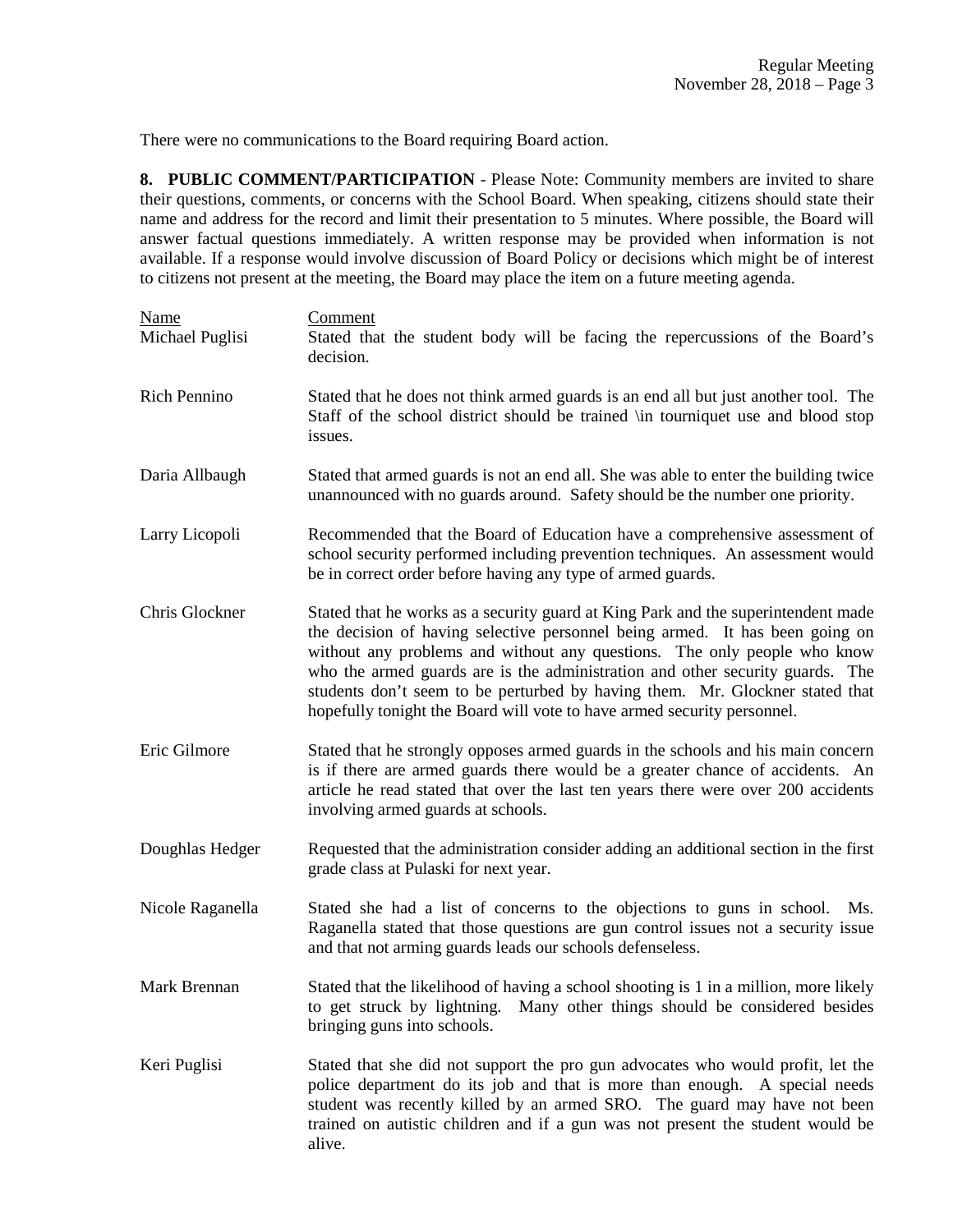- Dylan Licopoli Stated that he appreciated the commitment of the Board to open a dialogue on the gun violence issue. He has done independent research which demonstrates that there is absolutely no association with having an armed guard and preventing school violence. Social and mental health programs, dialogue, community involvement are the most effective responses. More guns are not the solution.
- Schillivia Baptiste Stated her concerns about the kindergarten class size at Pulaski Road School. There is one teaching assistant and one aide.
- Shawne Rosenblum Stated that she is not for armed guards in schools and a decision should be made based on data. If the Board does decide to implement armed guards there must be transparency and the community deserves to see data behind decision.
- Kyra Perles Stated she is very much against armed guards. It does not make sense to fight guns with more guns.
- Tony Raganella Stated that there is a liability issue on both sides. Active shooter incident preparation and training is lacking. Children and staff should be trained on what to do if there is an active shooter. Current unarmed security personnel are not confronting in the case of an active threat. The district needs a layered approach to school safety and security and he is in favor of a security measure that will arm security personnel.
- Allison Marcin-D'Angelo Stated that social emotional wellness and policies that promote a positive school climate help students feel safe. When students come into school and feel safe they are happier and make better choices. We need to train students, staff, lunch ladies, janitors, anyone who deals with students on a daily basis. SEL training, de-escalation training. The district needs a comprehensive security plan.
- James Connor Stated that three notorious mass shootings had one thing in common, they all had armed security guards. A study of the presence of armed guards in schools makes students feel less safe and increase accidental shootings. Students have the right to an education free from the fear of guns being brought into the school.
- John Bravo Stated he is not in favor of arming guards. We need to do more as a community to promote mental health issues and destigmatize someone coming in for help. Provide more training to respond as effectively as possible.
- Janet Ambrosio Stated that a lot of people have done research and sent emails to the Board on how armed guards will not prevent school shooting. There are too many accidental shootings. She does not want a man or woman with a gun in the same building with her child.
- Kathleen Cleary Stated that she emailed the state her objection to having armed guards. It's a fact that guns in schools do not make schools safer. There are many other security issues to look at, ineffective armed shooter drills and the processes in place are not taken seriously.
- Christen Kuhn Stated she is not in favor of armed guards. Schools should stay a gun free zone.
- Jessica Greenbaum If the Board decides to rule in favor of arming guards will they be kept anonymous? The likelihood of a school shooting happening is 1 in a million.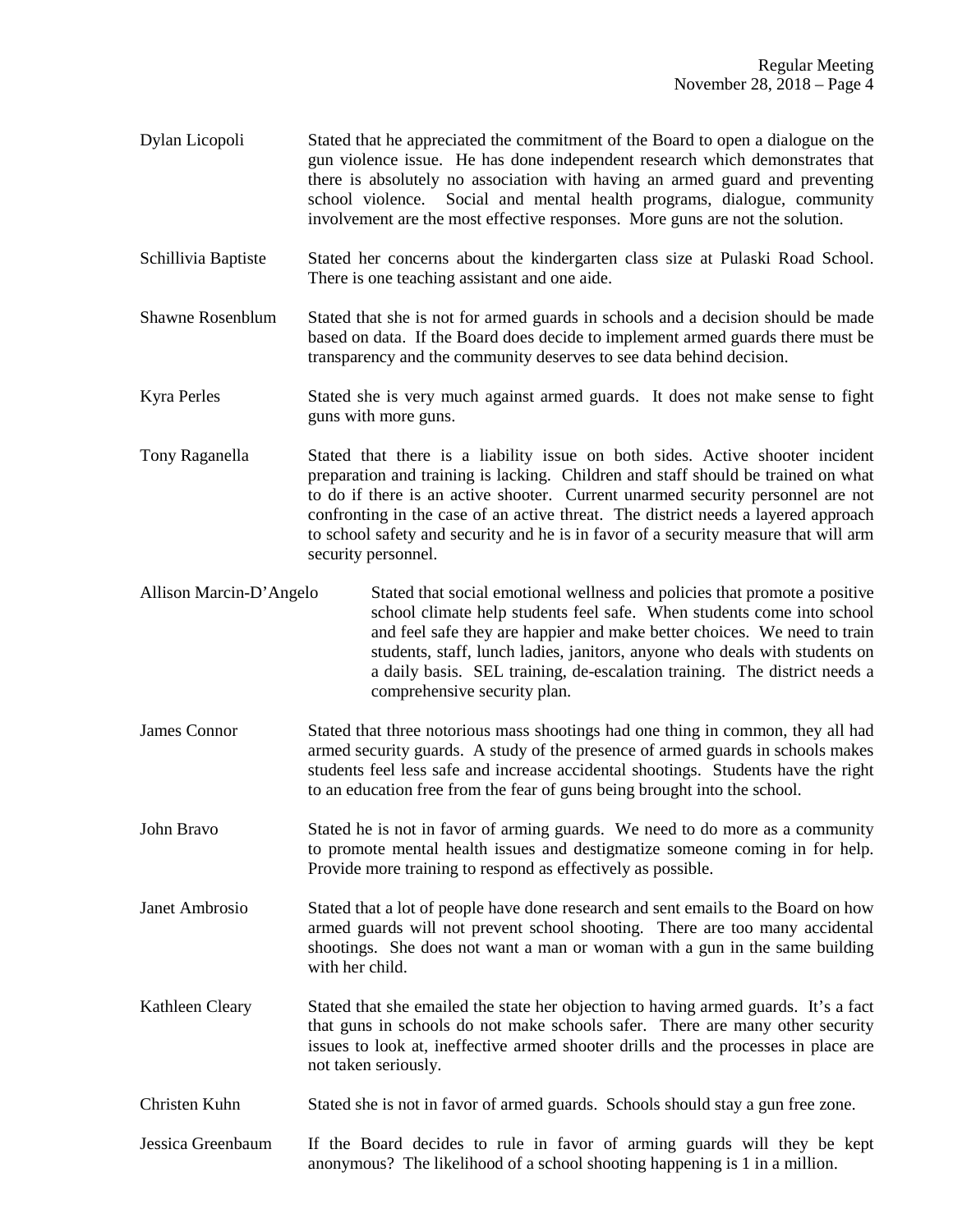- Elaina Elkins Stated that armed guards are not a good idea. There is too much of a risk of accidents happening and need more mental health training.
- Ben Pennino Stated that armed guards should be a possibility because it could take three to five minutes for law enforcement to arrive. The public does not need to know who is carrying a weapon. The budget should be in safety.
- Patricia Gaug Stated that she is opposed to arming guards in schools. There should be a broader determination of what other security measures would be more effective. There is only one school district in Connecticut that uses armed guards, the others responded with different measures.
- Halle Brenner-Perles Stated that only four districts in Suffolk County and none in Nassau County have armed guards. There is a lot of research to prove that armed guards are not effective and can make a situation more dangerous. The NYPD is one of the most highly trained active shooter and 33% of the time in an active shooting scenario they actually hit their target.
- Greg Perles Stated that the data is clear. The Board needs to make an unemotional data based, evidence based decision. The evidence is clear that if you have armed guards in schools it makes the children and community less safe.
- Denise Schwartz Stated that there are many breaches in security throughout the district. There are armed guards at court houses, museums, train stations, many public places. There are many training programs that need to be brought in to the district.
- Jeanine Herman Stated that her concern is about the response time of the police department if there are no armed guards. There needs to be more lockdown drills and education of students and staff in crisis situations.
- Rachel Friedman Stated that there is no conclusive evidence of a correlation between drugs and guns. Implored the Board to use data and facts and statistics to place a no vote.
- Sisa Suriel Stated she is opposed to armed guards in school. Teach more social emotional learning.
- Megan Burney Urged the Board to vote no on having armed guards. The conversation needs to continue but it is not an easy fix by having armed guards.
- Mary-Jo Kevorkian Stated her sister lives in Newtown, CT and she does not believe armed guards are going to make a difference. She does not want people to have a false sense of security that one armed guard will make a difference. Need to deal with mental health aspect and consider programs such as Sandy Hook Promise.
- Bill Elkins Stated that he has been advocating for years for better safety and he does not feel that having armed guards in school is a great idea. Hope the Board considers voting no. There are other options out there.
- Clara Rojas-Sebesta Encouraged the Board to vote not to arm guards. They do not make the schools safe and encourage a culture of anxiety.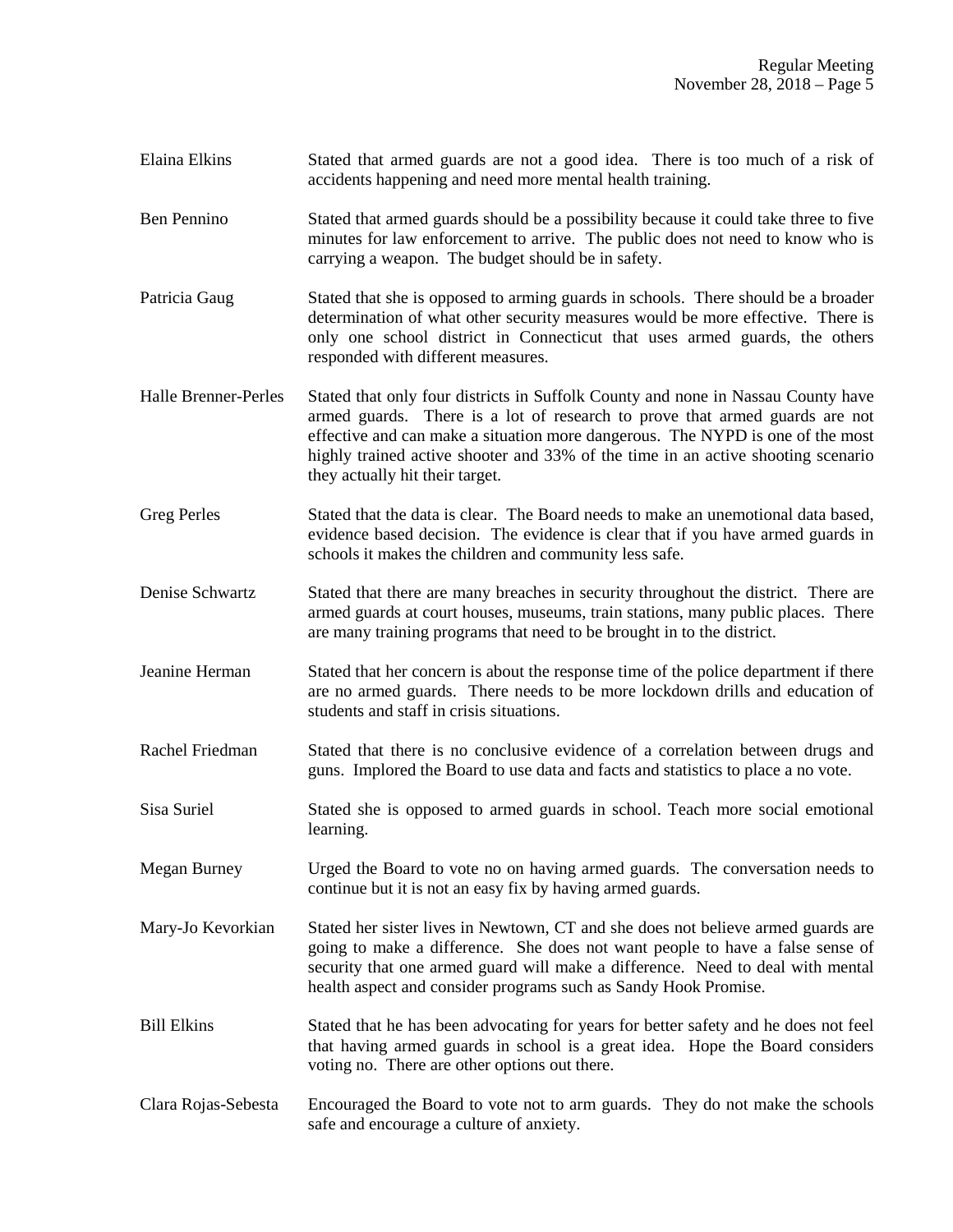- Chris Lupo Stated that his concern is about the response time from local police departments. Someone on grounds may be able to stop that person. Encouraged the Board to vote for armed guards.
- Dawn Russo Asked what the alternative is to armed guards and when is it going to be done. At this point we need armed guards if it will take another nine months to fulfill promises.
- Sarah Anderson Encouraged the Board to vote no on armed guards. Look at statistics and make a non-emotional decision. Increase multiple security measures and look at Sandy Hook Promise suggestion.
- Jennifer Tippett-Tedesco Stated that her family is opposed to having armed guards in school but is in favor of making changes to the buildings and parking lots so that buildings are safer and doors are locked. Need to come up with an innovated plan that looks at mental health aspect also.
- David Forbes Stated that his parents were present at the mass shooting in Las Vegas and he does not want to have anyone else feel that panic. There should be armed guards at the schools. It would be a deterrent and prevent someone from bringing in a hand gun.
- Stacy Rosenfeld Stated that she is against armed guards. Do not want a child to be a collateral result of a mistake of an armed guard.
- Carrie DeWan Stated that the Board needs to concentrate on more reactive things such as dealing with students with disabilities. It is scary to think you would send a student to a school where someone has a hand gun and they may not be able to understand that child.

## **9. SPECIAL REPORTS**

Action, Discussion: 9.01 Districtwide Security

Recommendation to direct the Superintendent to deliver a proposal to the Board of Education for the immediate hiring of ten security guards authorized to carry firearms for a period of 120 days.

Vice President Stein stated that he has read all the emails, articles, research and data sent in and has done research on his own. The current law enforcement environment is not equipped to react to a crisis and the response time is too long. The Suffolk County Police Department average response time is 5 minutes. A victim can be taken every 15 seconds. The SCPD has never conducted a scale drill in any of the district's buildings. His preference would be for the SCPD to assign multiple police officers to the schools. They need to protect the schools now and simultaneously advocate for additional resources.

Trustee Badanes stated that he is not in favor of armed security personnel. Only five other schools districts have used armed guards and one in Nassau. Having armed guards does not prevent any mass shootings nor serve as a deterrent. Research shows armed guards do not make schools safer. More guns in schools contribute to school to prison pipeline. The evidence and facts are clear that armed security guards do not prevent mass shootings.

Trustee McNaughton stated that this has been the hardest decision to make. It is important for the community to respect people who have opinions that differ than ours. Whether she is in the majority or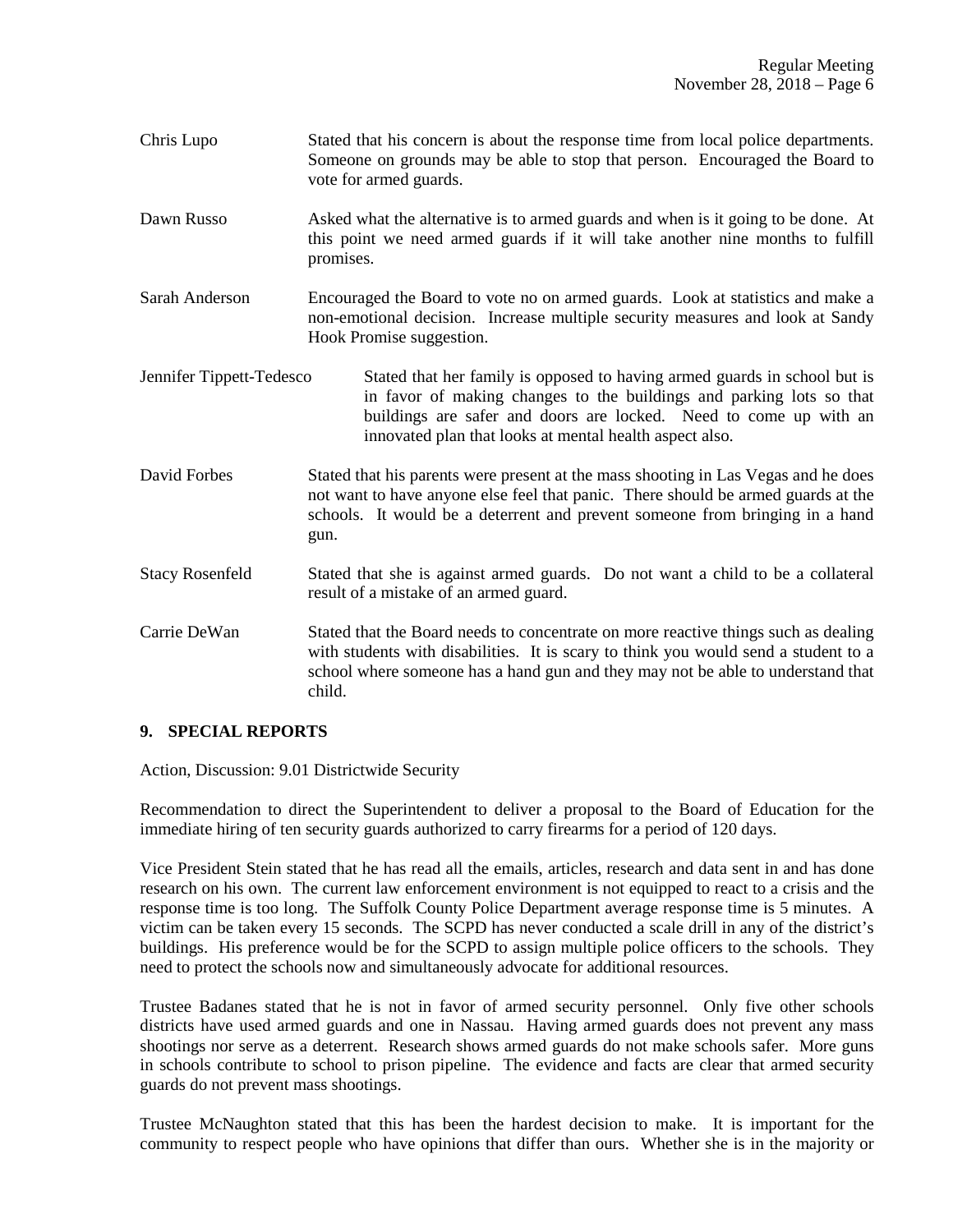minority she will support the decision of the Board. She is not confident as a member of the school board that they could craft an rfp or proposal on how to arm security. She cannot support the motion.

Trustee Buscareno stated that it has been a long process getting here. The vote tonight by no means says that there is an end to this very important discussion. At this point she could not put armed guards in schools.

Trustee McCue stated that the community has addressed this issue and research has been done. We do not have the power to control something that will happen in the future. She asked the Superintendent for detailed information on how much it would cost to arm security guards and it is a large number for something that we cannot predict the outcome.

Trustee Noonan thanked the community for their involvement for all the emails. The discussion cannot be so myopic. We need to make students feel safe and security and look at ways of including all students. Anecdotal discussions concur that students do not feel safer with armed security guards.

President Rapiejko stated that he respects everyone with opinions either for or against armed guards. There is a risk if we do hire armed guards, much more of a risk of something happening. Training cannot measure up to training from a municipality and he cannot support the district hiring armed guards. Suffolk County Police Department can do a lot more for schools. He would support active duty police officer undergoing real time training to be present to help protect the schools. More pressure needs to be put on the police department and they need to be more responsive to us.

President Rapiejko called the question.

Motion by David Stein, second by Donna McNaughton. Final Resolution: Motion Fails Yes: David Stein No: Victoria Buscareno, David Badanes, Lori McCue, Donna McNaughton, Allison C Noonan, Andrew Rapiejko

At 9:37 p.m. the Board took a brief recess.

# **10. SUPERINTENDENT'S REPORT, GENERAL - FOR BOARD ACTION**

Action: 10.01 Personnel Actions Report Recommendation to approve the attached Personnel Actions Report

Motion by Lori McCue, second by Donna McNaughton. Final Resolution: Motion Passes Yes: Victoria Buscareno, David Badanes, Lori McCue, Donna McNaughton, Allison C Noonan, Andrew Rapiejko, David Stein

President Rapiejko announced the retirement of Joseph Dougherty, Lead Custodian Fifth Avenue.

Action: 10.02 Overnight Travel with Students Recommendation to approve a request for overnight travel with students:

10.02.1 Philadelphia PA, May 9 - 10, 2019 10.02.2 Orlando, FL, February 7 - 11, 2019 10.02.3 Huguenot, NY December 12 - 14, 2018 10.02.4 Camp Alvernia, Centerport, NY, December 7 - 9, 2018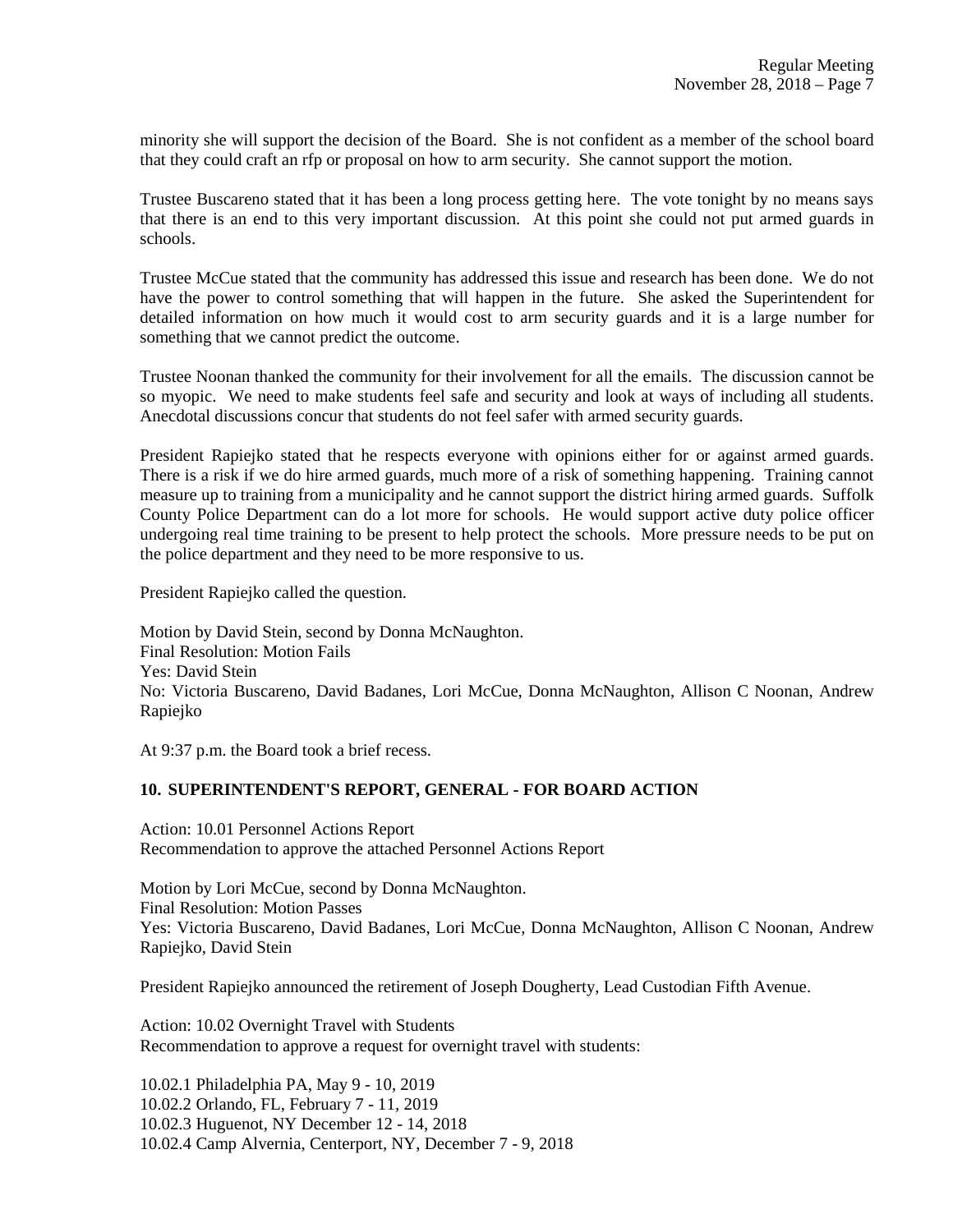Motion by Lori McCue, second by Donna McNaughton. Final Resolution: Motion Passes Yes: Victoria Buscareno, David Badanes, Lori McCue, Donna McNaughton, Allison C Noonan, Andrew Rapiejko, David Stein

Action: 10.03 Policies - Second Read and Adopt Recommendation to receive for a second read and adopt the following policies:

10.03.1 Policy #0110 - Sexual Harassment 10.03.2 Policy #5151 - Education of Homeless Children and Unaccompanied Youth 10.03.3 Policy #8505 - School Food Service Program (Lunch and Breakfast)

Motion by Lori McCue, second by Donna McNaughton. Final Resolution: Motion Passes Yes: Victoria Buscareno, David Badanes, Lori McCue, Donna McNaughton, Allison C Noonan, Andrew Rapiejko, David Stein

## **11. SUPERINTENDENT'S REPORT, FINANCIAL - FOR BOARD ACTION**

Action: 11.01 New York State School Boards Association Membership Recommendation to approve annual membership dues in the New York State School Boards Association in the amount of \$12,442

Motion by Donna McNaughton, second by Victoria Buscareno. Final Resolution: Motion Passes Yes: Victoria Buscareno, David Badanes, Lori McCue, Donna McNaughton, Allison C Noonan, Andrew Rapiejko, David Stein

Action: 11.02 Urban Studies Field Trip Donation Recommendation to approve the following resolution:

 "BE IT RESOLVED, that the Board of Education hereby gratefully accepts a donation of \$390 from Northport-East Northport for the purposes of covering the cost of transportation for the Northport High School Urban Studies class field trip on October 30, 2018 and increase the 2018-2019 budget code A2110.4161.30.2903 by \$390 for this purpose.

 BE IT RESOLVED, that the Board of Education hereby approves an increase in the revenue code A2705 of the 2018-2019 budget by \$390 with the understanding that this increase in revenue is the result of donations from Northport-East Northport residents."

Motion by Donna McNaughton, second by Victoria Buscareno. Final Resolution: Motion Passes Yes: Victoria Buscareno, David Badanes, Lori McCue, Donna McNaughton, Allison C Noonan, Andrew Rapiejko, David Stein

Action: 11.03 Urban Studies Field Trip Donation Recommendation to approve the following resolution:

 "BE IT RESOLVED, that the Board of Education hereby gratefully accepts a donation of \$750 from Northport-East Northport for the purposes of covering the cost of transportation for the Northport High School Urban Studies class field trip on November 7, 2018 and increase the 2018-2019 budget code A2110.4161.30.2903 by \$750 for this purpose.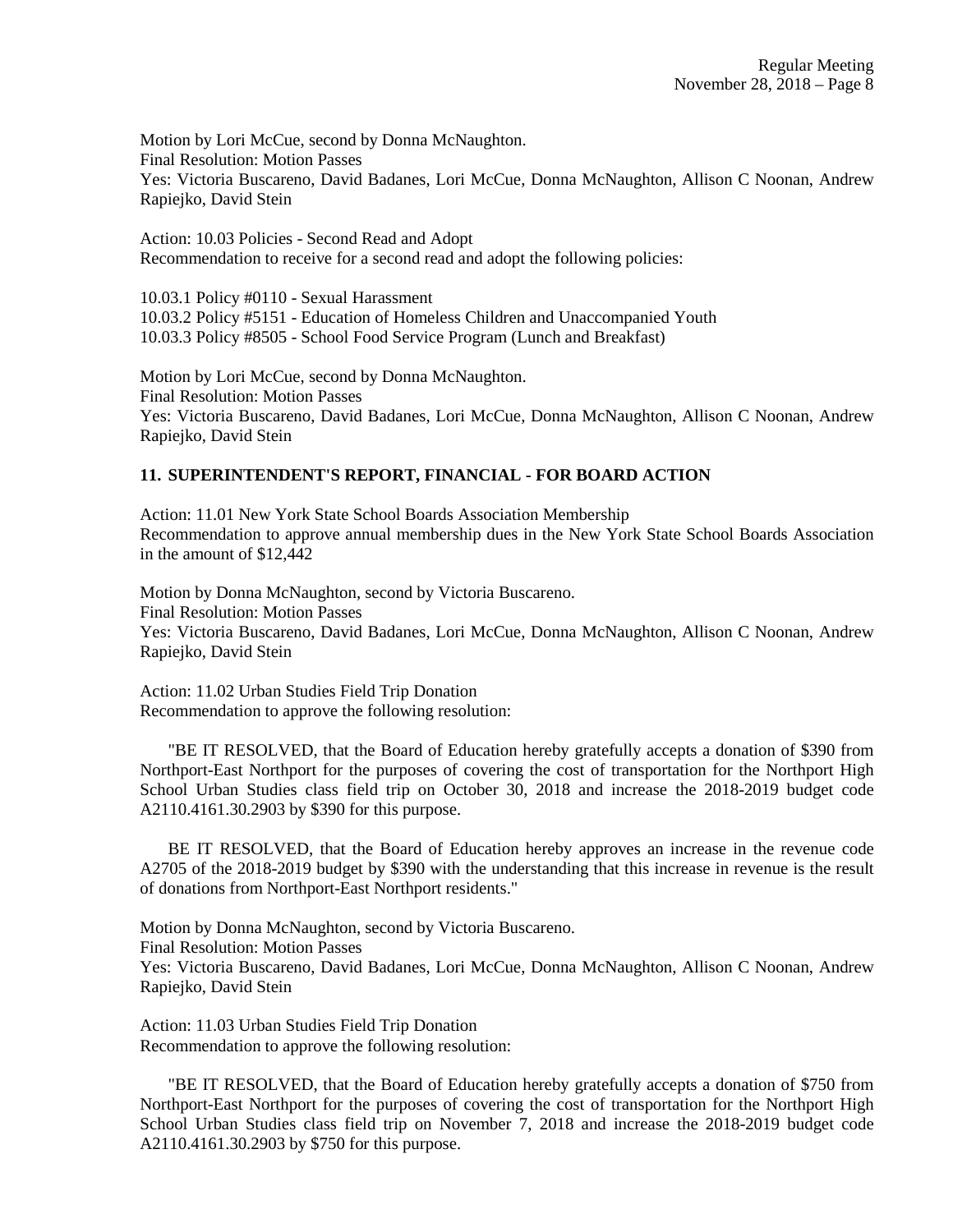BE IT RESOLVED, that the Board of Education hereby approves an increase in the revenue code A2705 of the 2018-2019 budget by \$750 with the understanding that this increase in revenue is the result of donations from Northport-East Northport residents."

Motion by Donna McNaughton, second by Victoria Buscareno. Final Resolution: Motion Passes Yes: Victoria Buscareno, David Badanes, Lori McCue, Donna McNaughton, Allison C Noonan, Andrew Rapiejko, David Stein

Action: 11.04 Norwood Avenue Field Trip Donation Recommendation to approve the following resolution:

 "RESOLVED, that the Board of Education accept the donation of \$414 from the Charles and Helen Reichert Family Foundation to be used by the Norwood Avenue Elementary School First Grade Students for their field trip to the Vanderbilt Planetarium and increase the 2018-2019 budget code A2110.4010.00.2901 by \$414 for this purpose.

 RESOLVED, that the Board of Education hereby approves an increase in the revenue code A2705 of the 2018-2019 budget by \$414 with the understanding that this increase in revenue is the result of a donation from the Charles and Helen Reichert Family Foundation."

Motion by Donna McNaughton, second by Victoria Buscareno. Final Resolution: Motion Passes Yes: Victoria Buscareno, David Badanes, Lori McCue, Donna McNaughton, Allison C Noonan, Andrew Rapiejko, David Stein

Action: 11.05 World Outside My Shoes

Recommendation to approve a Supplementary Education Services Agreement between the Northport-East Northport Union Free School District and World Outside My Shoes for a lecture/presentation in the amount of \$950.00 (SS)

Motion by Donna McNaughton, second by Victoria Buscareno. Final Resolution: Motion Passes Yes: Victoria Buscareno, David Badanes, Lori McCue, Donna McNaughton, Allison C Noonan, Andrew Rapiejko, David Stein

Action: 11.06 SJP Personnel Development/Steven Pinto LMHC Recommendation to approve a Supplementary Education Services Agreement between the Northport-East Northport Union Free School District and SJP Personal Development/Steven Pinto LMHC for Guidance Night Keynote Speech, in the amount of \$750.00 (SSS)

Motion by Donna McNaughton, second by Victoria Buscareno. Final Resolution: Motion Passes Yes: Victoria Buscareno, David Badanes, Lori McCue, Donna McNaughton, Allison C Noonan, Andrew Rapiejko, David Stein

Action: 11.07 David Seyfert Recommendation to approve a 2018-2019 Agreement between the Northport-East Northport Union Free School District and David Seyfert (Spec. Ed.)

Motion by Donna McNaughton, second by Victoria Buscareno. Final Resolution: Motion Passes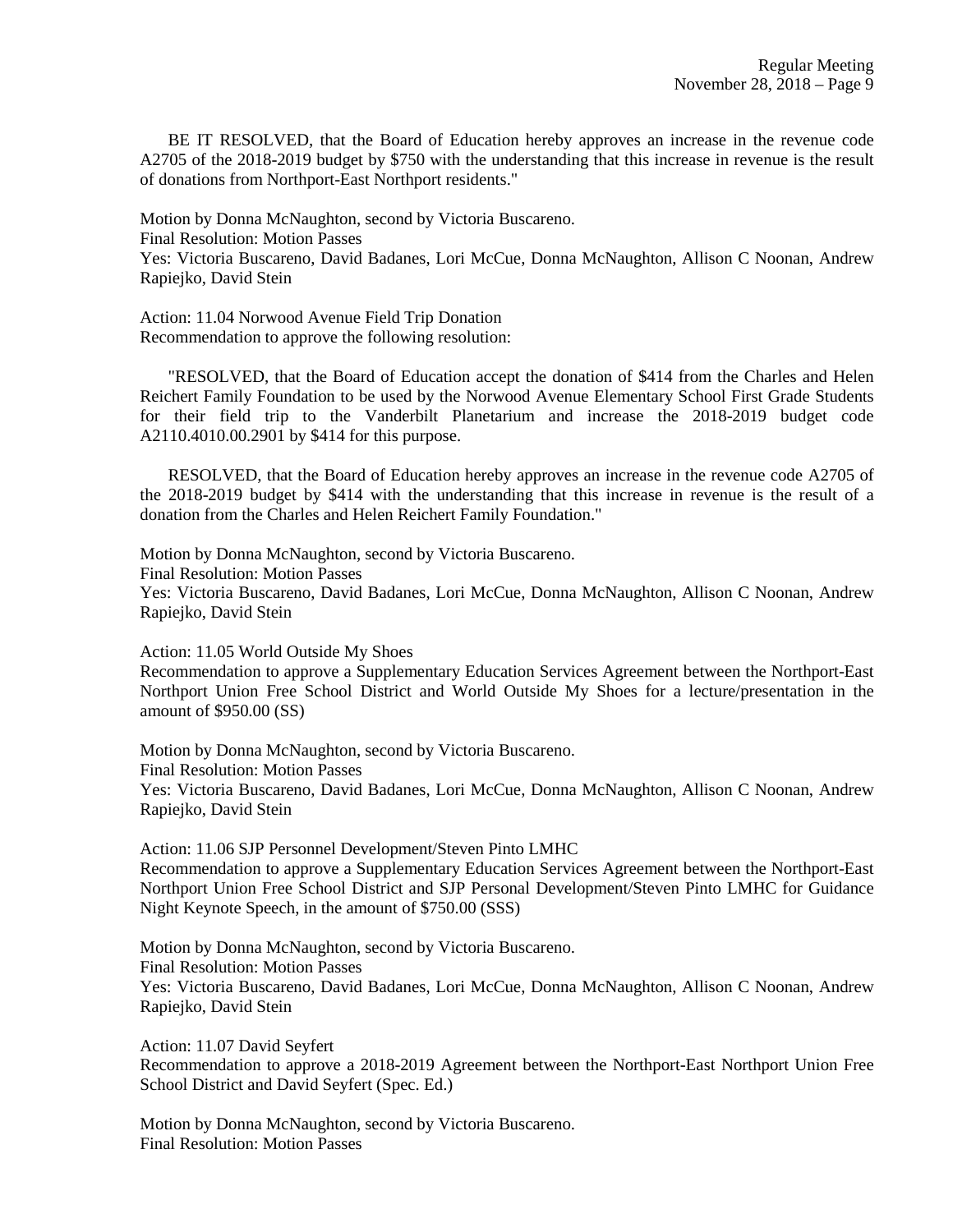Yes: Victoria Buscareno, David Badanes, Lori McCue, Donna McNaughton, Allison C Noonan, Andrew Rapiejko, David Stein

Action: 11.08 New York YMCA Camp Greenkill Outdoor Education Center Recommendation to approve a Rider to Agreement between the Board of Education of the Northport-East Northport Union Free School District and New York YMCA Camp Greenkill Outdoor Education Center (ENMS)

Motion by Donna McNaughton, second by Victoria Buscareno. Final Resolution: Motion Passes Yes: Victoria Buscareno, David Badanes, Lori McCue, Donna McNaughton, Allison C Noonan, Andrew Rapiejko, David Stein

Action: 11.09 M&V Corporate Transportation, Inc. Recommendation to approve a Rider to Agreement between the Board of Education of the Northport-East Northport Union Free School District and M&V Corporate Transportation, Inc. (ENMS)

Motion by Donna McNaughton, second by Victoria Buscareno. Final Resolution: Motion Passes Yes: Victoria Buscareno, David Badanes, Lori McCue, Donna McNaughton, Allison C Noonan, Andrew Rapiejko, David Stein

Action: 11.10 Long Island Children's Museum

Recommendation to approve an Agreement between the Northport-East Northport Union Free School District and Long Island Children's Museum (11719325) (NAS)

Motion by Donna McNaughton, second by Victoria Buscareno. Final Resolution: Motion Passes Yes: Victoria Buscareno, David Badanes, Lori McCue, Donna McNaughton, Allison C Noonan, Andrew Rapiejko, David Stein

Action: 11.11 Long Island Children's Museum

Recommendation to approve an Agreement between the Northport-East Northport Union Free School District and the Long Island Children's Museum (11691052) (NAS)

Motion by Donna McNaughton, second by Victoria Buscareno. Final Resolution: Motion Passes Yes: Victoria Buscareno, David Badanes, Lori McCue, Donna McNaughton, Allison C Noonan, Andrew Rapiejko, David Stein

Action: 11.12 John W Engeman Theater at Northport Recommendation to approve an Agreement between the Northport-East Northport Union Free School District and the John W Engeman Theater at Northport (PR69802804) (NMS)

Motion by Donna McNaughton, second by Victoria Buscareno. Final Resolution: Motion Passes Yes: Victoria Buscareno, David Badanes, Lori McCue, Donna McNaughton, Allison C Noonan, Andrew Rapiejko, David Stein

Action: 11.13 John W Engeman Theater at Northport Recommendation to approve an Agreement between the Northport-East Northport Union Free School District and the John W Engeman Theater at Northport (PR69802818) (NMS)